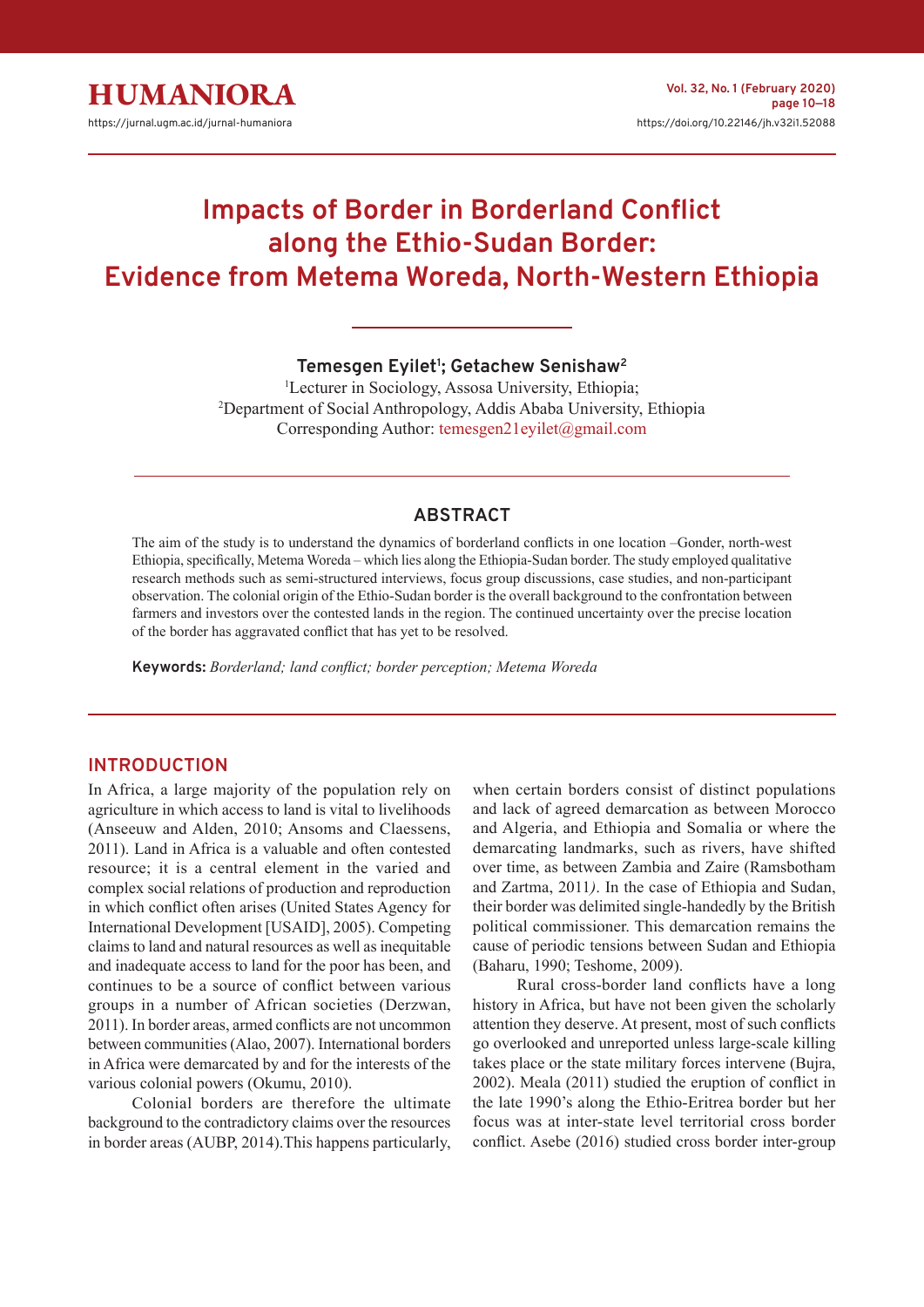conflicts along the Ethio-Kenya border focusing on the political actors who mobilized people so as to change peoples' perceptions of each other's identities, resource availability, ownership, utilization right and governance. Tesfaye (2017) studied cross border inter-group conflicts along the Ethio - Kenya border, looking at the dynamics of inter-communal conflicts in Moyale, and Cascao (2013) studied cross border land and water resources conflicts in Gambella due to the immigration of people from South. Tasew (2017) conducted a study in the Ethio-South Sudan border looking at how state intervention weakened local systems of conflict resolution. The aforementioned studies were done on borderland areas where similar ethnic groups existed on both sides of the border. Therefore, the roles of contested international borders in cross border land based conflict in distinct borderland communities remains unexamined, and is part of the rationale for this study.

The main aim of this study is to explore the role of the Ethiopia-Sudan border in cross borderland conflict at borderland level. The study further aims to: (a) to understand the perceptions of Ethio-Sudan borderland people towards the international border between the two countries, (b) to investigate the nature and impact of the Ethio-Sudan border in cross border land conflict in the area, and (c) to understand the competing narratives held by both groups of borderland people and to shed some light on the significance of these narratives in the study area. The study attempted to answer the following questions:

- How the Ethio-Sudan borderland community perceives the international border that demarcates the two countries and how community perception of the border differs from the state's conception of the boundary?
- What does the Ethio-Sudan border look like?
- What are the conflicting claims narrated by both borderland communities?
- How the competing claims contribute to cross borderland conflict in the area?

# **RESEARCH METHODOLOGY AND SETTINGS**

#### **Research Methodology**

Khotari (2004) argues that a qualitative approach to research is vital for subjective assessment of attitudes, opinions and behaviors of the people concerning a particular issue under study. Furthermore, as Vanderstoep and Johnston (2009) note that when the research aim is more of narrative understanding, a qualitative strategy

is preferable since it provides a richer and more indepth understanding of the issue under investigation. Furthermore, Marvasti (2004) argues that qualitative research provides detailed description and analysis of the quality, or the substance, of the human experience in any particular situation.

As the aim of this study was to understand the perceptions and opinions of people towards the border, the qualitative method was essential in establishing rapport with informants in a natural setting. At the same time, it gave informants an opportunity to express their ideas in their own words. In line with this, Dawson (2002) states that qualitative research methods are crucial in the study of the attitudes, behaviors and experiences of research participants. The study was based on five months of fieldwork that extended from January, 2018 to May, 2018. During the fieldwork four data collection instruments: in-depth interview, focus group discussions (FGD), case studies and observation were employed.

Semi-structured interview offers an opportunity to develop a conversation along one or more lines without most of the usual chatter that accompanies such engagements. At the same time, through the use of open-ended questions, the interviewee is given the chance to shape his or her own responses or even to change the direction of the interview altogether (Fife, 2005). Therefore, taking in to account such advantages, semi-structured interview were conducted with Ethiopian borderland officials, farmers, investors as well as farm workers. Official informants were selected using purposive sampling while other informants such as farmers, workers and investors were selected based on a snowball sampling technique. The final numbers of each category of informants were determined based on the saturation of data. As Bloor and Wood (2006) and Vanderstoep and Johnston (2009) state, the size of a qualitative sample is considered as sufficient when the criterion of redundancy is met and this is done when an additional informant does not significantly add new information and understanding.

FGD helps researchers to develop understanding of why people think the way they do, members of FGD can reflect new ideas, and the responses of each discussant can be challenged by other participants (Bryman, 2004). The total numbers of FGDs were determined based on the research purpose and time available. Thus, three FGDs were conducted. Through the FGDs, data was collected on the border lander's perception of the border, the impact of the contested border in the cross borderland conflict and competing claims concerning the precise location of the Ethio-Sudan border and its contribution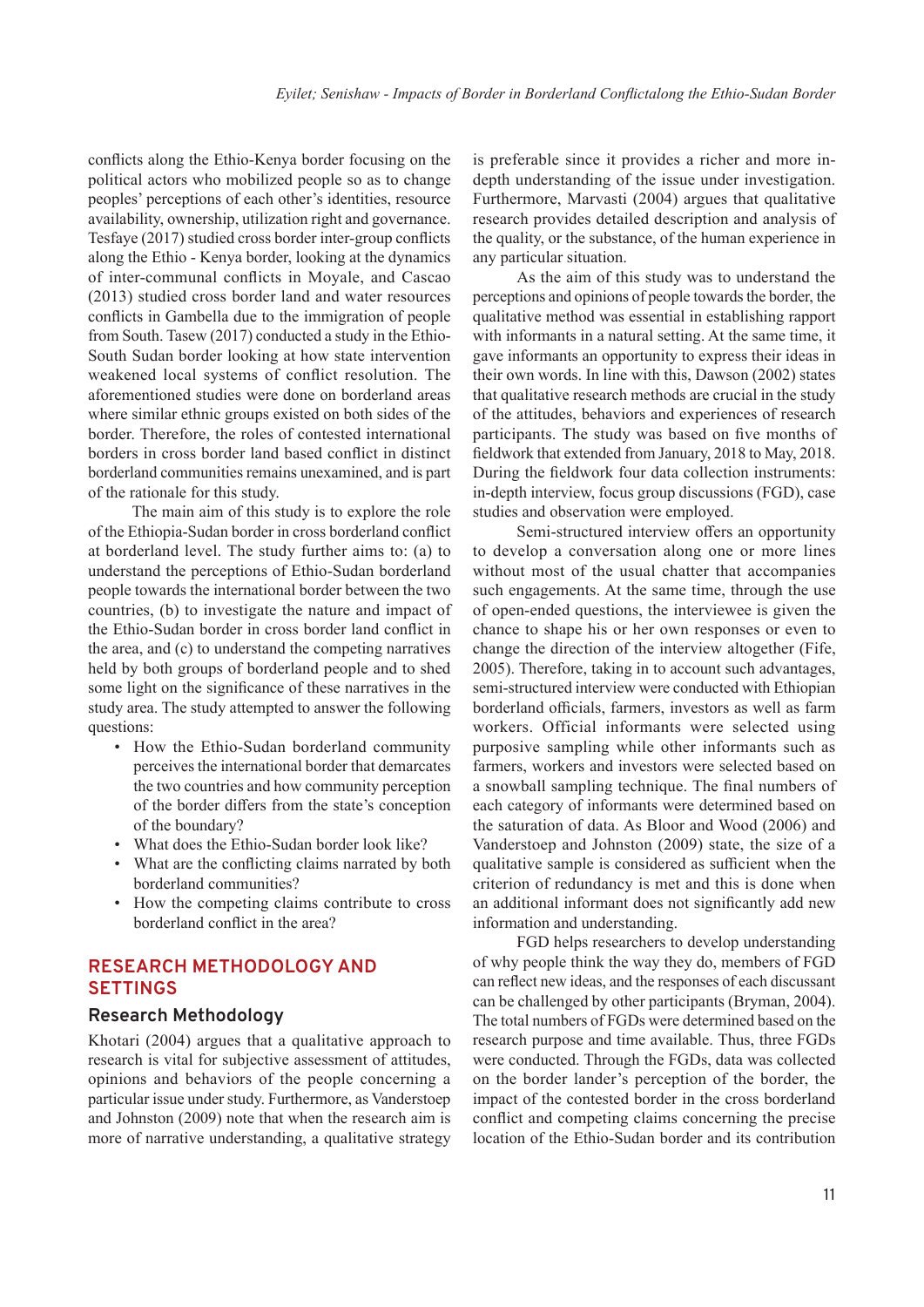to the land based conflict. Kothari (2004) and Payne and Payne(2004) state that the case study is useful to intensive investigation of a particular unit under consideration and its main aim is to identify the factors that account for the behavior patterns of the given unit as an integrated totality. Thus, to supplement the data obtained through the aforementioned instruments, two case studies were undertaken to assess the impact of the contested Ethiopia-Sudan colonial border in cross borderland based conflict.

The study also employed non-participant observation to look at the nature of border between Ethiopia and Sudan in Metema *Woreda* (an administrative structure below the zone and above the *kebele* equivalent to a district). In this regard, Khotari (2004) argued, observation is a scientific tool and a basic method of data collection for the researcher.

The data were analyzed thematically in a coherent manner. As Ezzy (2002) states, thematic analysis involves identifying themes within the data and the categories into which themes will be sorted transcribed and logically interpreted. Brewer (2000) further argues that thematic analysis involves the process of bringing order to the data.

## **Study area context**

The study was conducted along the Ethio-Sudan border, in Metema *Woreda*. Metema *Woreda,* is located about 900 kilometers northwest of Addis Ababa and 188 kilometers west of Gondar town. It is found north of Quara and Alefa, west of Chilga town, south of Tach Armaciho *woreda* and east of Sudan. The *woreda* has an international boundary of sixty-five kilometers distance with the Sudan (IPMS, 2005). It is one of the eighteen *woredas'* in north Gondar administrative zone of Amhara National Regional State and it is the largest *woreda* in the zone. According to Metema *Woreda* Finance and Economic Development Office, the total population of Metema *Woreda* in 2018, was 127,751 of which 67,153 were males and 60,598 were females. Of the total population of the *Woreda*, 19,013 (14.9%) were urban dwellers; while 108,738 (85.1%) were rural dwellers. The data shows that the majority of the population reside in the countryside of the *Woreda*.

The major economic activity in the *Woreda* is mixed farming, (a combination of crop production and livestock rearing). Because of its proximity to Sudan, some members of the local community engage in illegal activities to subsidize their livelihoods. However, crop production is the main livelihood activity for most people living in the area (Kassahun, 2014). Commonly produced crops are: cotton, sesame, sorghum, rice, and mung bean (IPMS, 2005). Among these crops, sesame, cotton, and sorghum are the most important marketable commodities

that account for the cultivation of ninety percent of the *woreda* farmland area (Aysheshm, 2007; Desalegn, 2009). According to Kassahun (2014), there are investors who are engaged in the agricultural sector in the *Woreda.* Therefore, land is a major means of livelihoods and a highly valued resource in the area.

# **DATA PRESENTATION AND INTERPRETATION**

## **State conception of the border**

The state views the border as a means of political representation and of ensuring national identity. It is thought that borders are a means of advancing state political interests through different mechanisms such as custom duty collection, defense construction, army careers and so forth. Therefore, the focus is on the physical (territorial) border. In contrast, the community view of the border is more socially and culturally constructed and most of the time contrary to the demarcations of the state. The basic local conception of the border is dynamic depending on variable opportunities. When there are structural problems posed by the border, the local community's view of the border shifts to the state's definition of the border.

# **Borderland Community's Perception of the Border**

According to informants, during times of peace, people living along and across the border view the border as an opportunity that enables them to sustain their livelihoods. Hence, most of the time, they do not think of the presence of the border. Along the remote border areas, many people whether farmers or others engage in clandestine economic activities that take advantage of the uncertain delimitation of the border. Certain borderland farmers who have farmland along the border, particularly in the northern part of the border, actively engage in illicit trade using their farming activities as a cover. At the time of crop harvest, farmers buy abundant crops such as maize from the Sudanese at a cheaper price and sell it in Metema Yohannes town with profit by claiming it as their own product. People living along the more remote border area sell some animals and crops from Ethiopia, such as oxen and *teff (Ergatosistef*)*,* to Sudan. Besides contraband trade, people are also trafficked into Sudan. Concerning perceptions of the border, an informant describes his thought about the economic role of the border in the following way: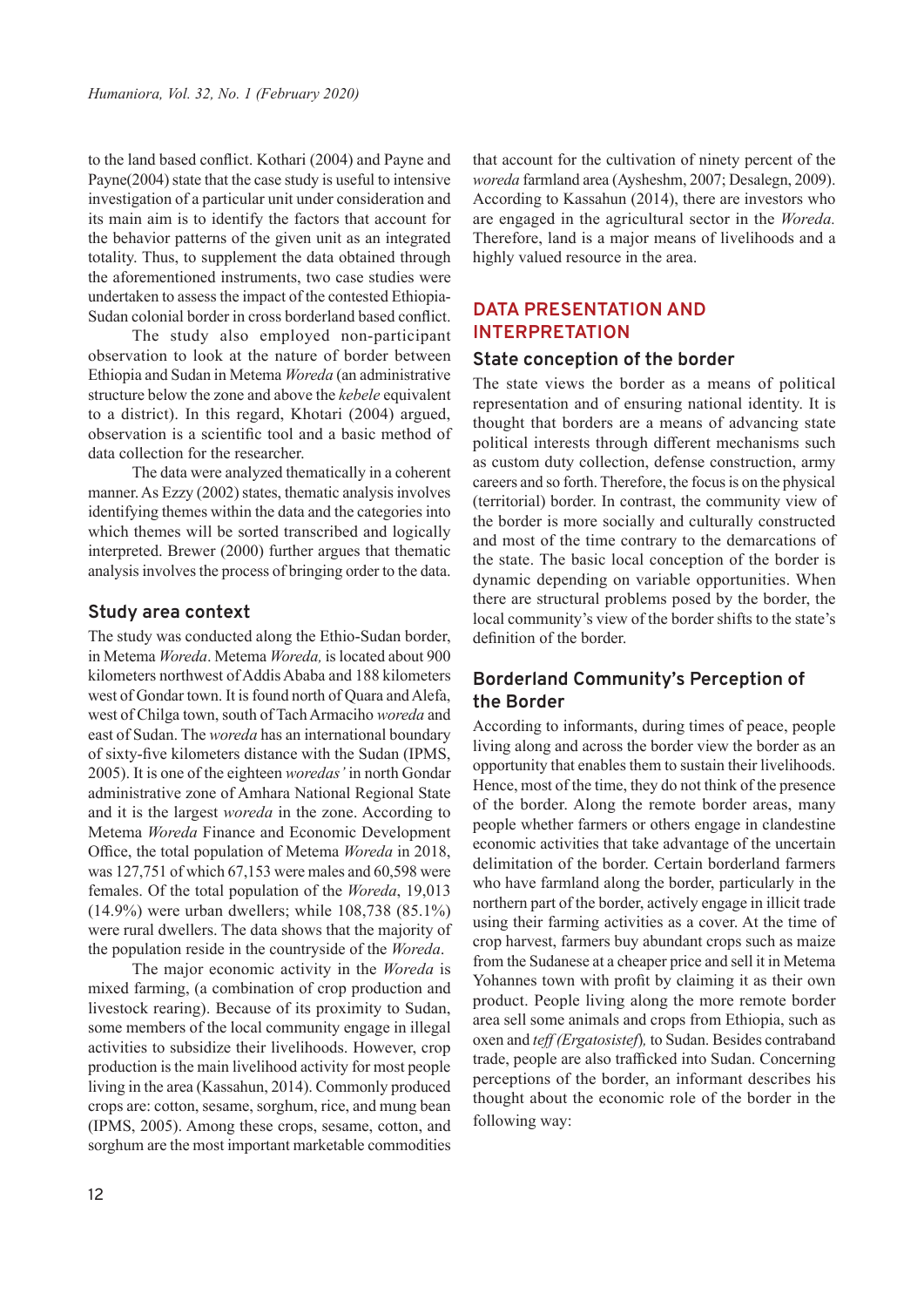I perceive the border as it offer advantages. I do not think of the existence of the border every day. I have worked on informal oxen trade with Sudanese along the border. But in 2013, when I and my friends were walking with our eight oxen to sell to one Sudanese, the Ethiopian military force caught us and took away our oxen but we escaped. After that time, I lost hope and stopped the work but there are many farmers who run such business till today (Interview with Seyum Aseres: Metema town, 17-08-2017).

At the border, people from Metema town regularly move in to Galabat town to look for a job, to buy clothes, perfume and sugar, or for entertainment. Concerning how the town offers opportunities, a Metema town dweller expressed his view in the following way.

> Metema Yohannes and Gellabat towns are twin towns belong to Ethiopian and Sudanese respectively. I always move to Gellabat town for different purpose either to buy relatively cheaper products and to work as a daily laborer since job opportunities are more available. But also I usually go to the town being with my friends to drink Avocado juice. Ialso go there to play with my Sudanese friends since all we can speak both Arabic and Amharic. I consider Metema and Gellabat town as neighboring sisters (Interview with Meketaw Tilahun: Metema town, 22-08- 2017).

According to informants, Metema town is a small border town but contains numerous night clubs. This is due to the relative prosperity arising from the large fertile cash crop lands surrounding the town. Besides, the town is a transit town for human trafficking to Khartoum, capital of Sudan. Therefore, the town is a magnet for investors, large numbers of farm laborers, brokers, migrants and traders. Apart from this, the town is the most convenient point for routine interaction with the Sudanese borderland community. Generally, Metema is a meeting place for diverse groups of people that create a fertile ground for night clubs and the sex trade. With regard to commercial sex work in Metema, a Metema town resident argues that

> There are more than two hundred night clubs and private houses that render sexual service. Most of the time, the Sudanese are expected to buy the service during the day time and the locals at night. But illicitly, the Sudanese buy the service at the night time too. On average the Sudanese

have to pay between 800- 1000 Ethiopian birr for the service but the payment for the locals reduces by half. However, the price of the service may goes up or down depending on the market demand (Interview with Abebe Tariku: Metema town, 12- 07-2018).

According to informants, the borderis conducive to commercial sex work in Metema Yohannes town. As the Sudanese are charged more for these services than locals, they are one of the main sources of income for night clubs and sex workers.According to state regulations, the border closes at 5:30 pm every day and citizens of each country must return to their country before the aforementioned time. However, occasionally the Sudanese covertly stay in Metema to gain access to sexual services. In this case, they have to pay between eight hundred and one thousand Ethiopian birr. This price is twice that paid by locals because the Sudanese are foreigners. Because of such opportunities, night club owners and commercial sex workers perceive the border as an opportunity.

According to the 2007 census report, in the town these are the most common ethnic groups: the Amhara  $(78.87\%)$ , the Qemant  $(10.27\%)$ , the Tigrayan  $(7.01\%)$ , the Gumuz (2.1%),and Agaw Awi (1.25%); all other ethnic groups make up 0.5% of the population. Of these, the Amhara ethnic group is the dominant one. According to informants, the conception of the border by borderland community is dynamic following the opportunities and challenges posed by the border. According to informants who have been the victims of farmland conflict, the border is a threat to their life and their livelihoods. The border, according to them, is an obstacle to farming on their own farmland due to competing land claims by the Sudanese. Therefore, they describe the border as a peril and have rigid views of it. Regarding this case, one farmer informant said:

> I have officially recognized farmland land by the Ethiopian government in a place called Forgena, one of the contested areas along the Ethio -Sudan border. However, a Sudanese investor named Ahmed Abdela claim that the land is his own and there had been occasional fighting with the farmer. Having such disagreement on November 26, 2017, his ordered soldiers forcefully took away his eighty sacks of Sesame from his land. Therefore, I want the border to be rigid and with strict line of demarcation (Getasew Tigabu, 15-08-2017).

Without denying certain benefits, Orthodox religious leaders perceive the border as a threat to the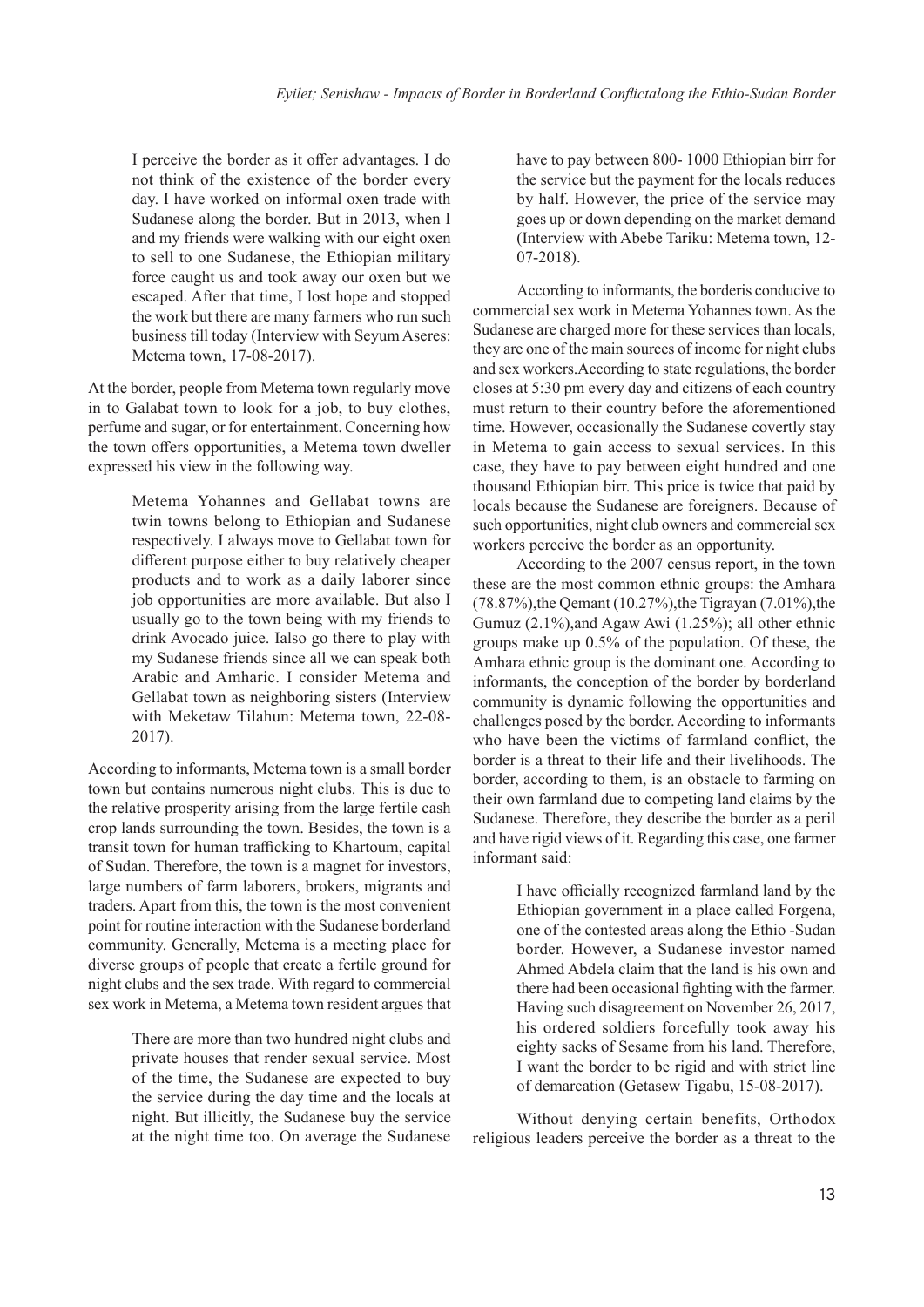socio-cultural values of followers of the Ethiopian Orthodox Church in the area. Because of transborder movements, Ethiopian Christians marry and have sexual relations with Muslim Sudanese. This, according to religious fathers in the church, downgrades the Ethiopian Orthodox religion and the culture of the people on the Ethiopian side of the border. In Metema town, there are two Orthodox Churches such as Church of Yohannes and St. George Church, and surrounding the town are other Orthodox Christian Churches and Orthodox Christianity remains the dominant religion in town. As the religious doctrine prohibits inter-religious marriage and sexual relationships, religious fathers view the border as a menace to orthodox Christianity.

When border conflicts arise in the area, those who view the border as an advantage see it as a barrier for the socio-economic interactions and a threat to their livelihoods. For instance, in 1996, because of cross border land conflict in Delelo farmland, residents of Metema Yohannes town were forced to move back to the town center. The conflicts that occur sometimes create hostility that results in an "us" and the "them" division. Perceptions of the border are dependent upon the stability of the border, the benefit or harm it poses to local populations and the religious ideology of actors. Generally speaking, the locals' conception of the border is flexible and situational.

# **The nature and role of Ethio-Sudan border in land conflict**

According to Leonardi and Santschi (2016), nondemarcated international borders have been a source of tension, contestation and competition in the border region of various countries. According to the same view, the lack of a clearly demarcated international border between Ethiopia and Sudan accepted by both sides has been a source of cross border tension and conflict. The existing contested border was drawn up when Sudan was under British rule in the 1900s without the participation of Ethiopian representatives. In line with this, Teshome (2009) and Johnson (2010) state that Charles Gwynn, a British royal engineer single-handedly surveyed and demarcated the Ethiopia-Sudan border without the participation of the Ethiopian government. Up to present, the border is the cause of periodic tension between Sudan and Ethiopia borderland people.

The Ethio-Sudan colonial border, which is known as Gwyn's line, after the British engineer who demarcated the border, is not clear since it mainly relies on natural land marks such as mountain, trees and rivers. Through

time, the land features have changed or rivers have shifted their direction and created confusion. In line with this, Okomu (2010) states that in eastern Africa, colonial borders were mainly based on natural features which were preferred simply because they required fewer boundary pillars and made the work of the commission easier and speedier. Along the Ethiopia-Sudan border in areas north of Metema Yohannes town River Gwang is considered to be an accepted international border demarcation; in Metema Yohannes town the border is assumed to be Amira River and the bridge over it. This bridge is the only official border in which the two countries' customs and revenue office existed. The Ethiopian borderland residents in Metema Yohannes town accept Amira River and the bridge as the border. The reason is that Metema Yohannes and Galabat towns are linked by common economic interests. Each town's residents benefit from one another. Hence, they consider the two towns as commonly owned. Along the southern part of Metema Yohannes town, mountains and trees have been used to mark the border. However it is difficult to look at clear and consistent border markers.

**Figure 1.** Gwang River, onepart of a border contested by Ethiopia and Sudan



Source: author's photograph, March10, 2018

The Ethiopian-Sudanese borderland is located roughly where the clay plains meet the foothills of the Ethiopian escarpment (Johnson, 2010). An informant, Alemu Zewdu argued "when we see a mountain we claim it as Ethiopian land and when the Sudanese see a flat land they claim it as their own." As such, in some borderland areas showing a mixture of both geographical features such as Merbya, Delelo, Forgena, Mendoka and Dilber farmland areas there is confusion of land ownership. These farmlands are simultaneously claimed by both Sudanese and Ethiopians.

According to Ethiopian borderland farmers,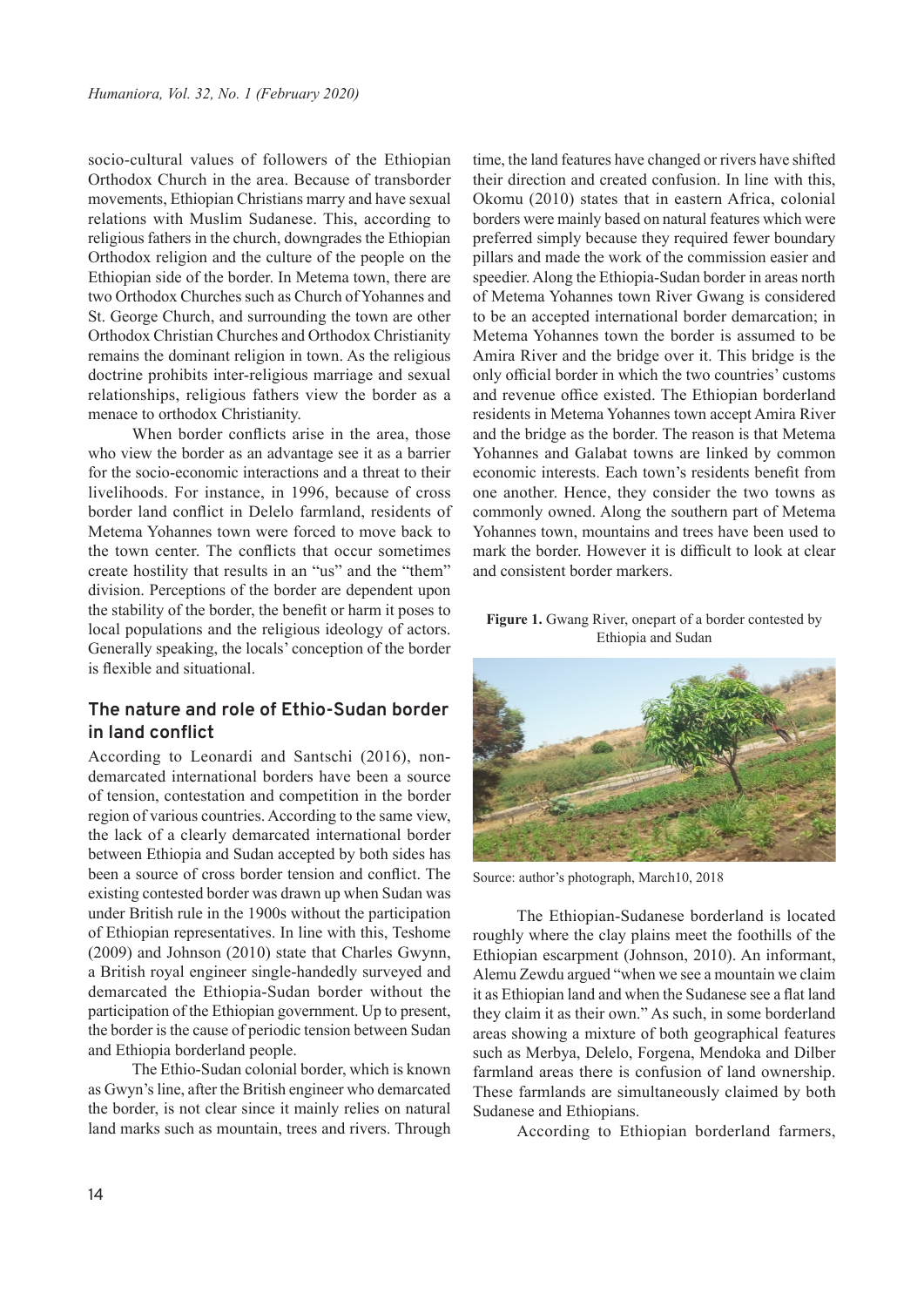contestation over land is a source of conflict between Ethiopian and Sudanese borderland farmers. Lands claimed by Ethiopians in one farming season might be claimed and farmed by Sudanese during another season. In this situation, "farmlands which was cultivated or used by the Sudanese farmers in one farming season might be cultivated by an Ethiopian farmers in another farming season without any kind of peaceful contract between them" (Interview with Sisay Zegeye: Metema town, 16- 08-2018).

Historically, the border of Ethiopia and Sudan came in to being during the early  $20<sup>th</sup>$  C. Wondwosen (2009) indicates that until Charles Gwynn came to the border area, the boundary between Sudan (then under Britain) and independent Ethiopia was neither delimited nor demarcated. Though there had been efforts, the Ethiopia-Sudan border was not determined until 1902. During the reign of Emperor Menelik, the British reconquered Sudan by defeating the Dervishes (Mahdists) of Sudan in 1897, and covertly demarcated the Ethio-Sudan border in order to gain strategic control over the Ethiopia-Sudan borderland region.

Ethiopia's borderland spokespersons argue that the Sudanese farmers or investors used the colonial border's geographical positioning system (GPS) as a standard to determine their land but this method has not been accepted by Ethiopian borderland farmers or investors. In relation to this, Gwyn (1937) noted the failure of the Abyssinian government to send trained and educated personnel to represent the Ethiopian side. Furthermore, the unwillingness of the Ethiopian government to employ Europeans to represent Ethiopia in the demarcation process is part of the problem of the Ethiopia-Sudan border demarcation issue. As Ethiopian borderland people rationalize, the colonial border demarcation was done by colonial officials to advance their interests without considering the needs of local people. The Ethio-Sudan colonial border demarcation is "like stealing cow or oxen from someone" (Interview with Getahun Zegeye: Metema town, 16-08-2018). Likewise, Okomu (2009) states that with regard to the colonial border demarcation it remains apparent that wherever colonial political interests were seen as paramount, local interests were totally overlooked.

According to informants, Ethiopia and Sudan entered into border demarcation negotiations in 2008. However, before this, no efforts were made to consult local borderland people. The demarcation process consisted of technical experts and representatives from the governments of both countries. Nevertheless, the demarcation process failed mainly due to the neglect of local stakeholder's and people's resistance against the

demarcation process. In line with this, the African Union Border Programme (AUBP, 2014) states that undertaking a programme to sensitize the local population is one of the important phases of border demarcation; however, colonial borders were drawn without such programs and today, it is a cause of conflict between surrounding dwellers of the borderlands since they advance contradictory claims over the borderland resources.

# **Competing claims about the precise location of the Ethio-Sudan border**

#### *The claim of Ethiopian borderland Community*

Incompatible claims about border line demarcations lead to cross border contestation over territories (Leonardi and Santschi, 2016). Related to this view, residents of Metema Yohannes town claim the location of the Ethio-Sudan border to be in "Medene", which is located 150 kilometers away from Gedaref, a state in the eastern part of Sudan. As evidence, informants cited the existence of a man-made stone tablet from the time of emperor Menilik II in the early 1900's. They claim that the tablet is inscribed in Ge'ez (Ethiopian Orthodox Church language) and in English. Because of this, people perceive the tablet as providing a marker for the exact historical location of the border. Additionally, informants argue that very old Christian churches exist in Medene and Tiya, towns located in the eastern part of Sudan and the southern end of Metema Yohannes town. Hence, they claim these places as Ethiopian lands.

Informants further argued that during the reign of Emperor Haile Selassie I (1930-1974) the historical Ethio-Sudan border in the southern part of Metema Yohannes town had been Basonda. It lies 40 kilometers inside Sudan from the present contested border. In this regard, a farmer informant, Lingerh Tadesse argued "I clearly know the custom point in Basona during the time of Emperor Haile Selassie. However, at the present it is Sudanese town. Also, on the way to Metema, Kunina, 20 kilometers from Metema Yohannes town have been historically the border between the two countries." However, though informants could not give the exact time when the border shifted, they claimed the Sudanese expanded into Ethiopia in the  $19<sup>th</sup>$  and  $20<sup>th</sup>$  centuries when Ethiopia's political situation was unstable*.*

Contrary to the arguments of non-official informants, official informants argued that it was Ethiopians who were occupying Sudanese land. According to these informants, if the colonial border is considered, many Ethiopian farmers would be displaced. Relying on contradictory ideas of official and non-official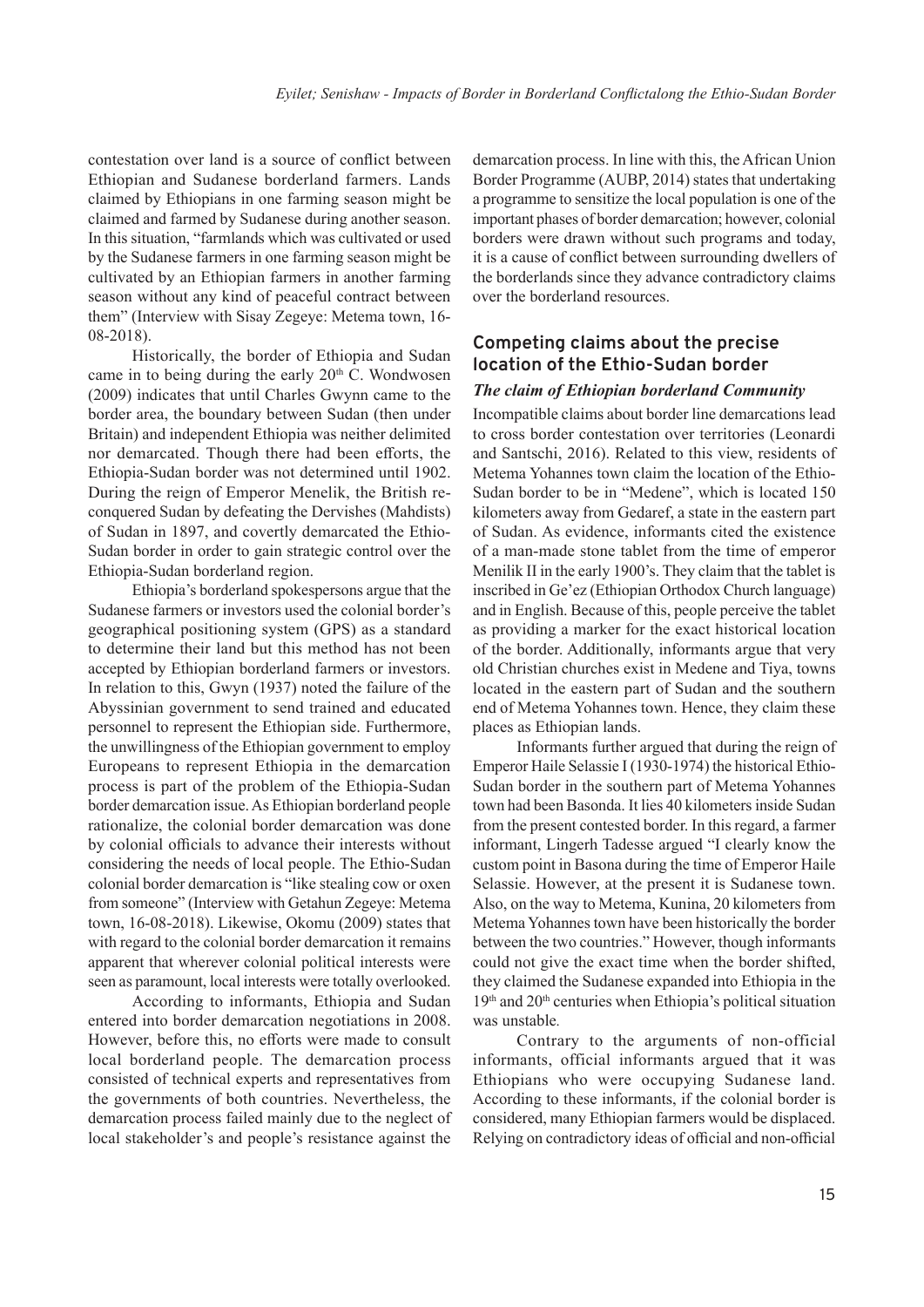#### *Humaniora, Vol. 32, No. 1 (February 2020)*

informants, it is possible to conclude that the difference in their outlook stems from their respective political views.

**Figure 2.** Amira River Bridge, the Border of Metema Yohannes - Galabat towns



Source: author's photograph taken on April 16, 2018

### *The Borderland Sudanese claim*

In contrast to the views of the Ethiopians, the Sudanese claim all plain lands in the area as their own. Their phrase "*Alfi Sjera Laloo Huwa Aradina*, implies all Laloo grown lands are part of the Sudan. This area includes places up to Negade Baher*,* a town, 87 kilometers far from Metema Yohannes town. The Sudanese claim that the Laloo tree, which is common in Sudan, does not exist in any part of Ethiopia. According to Ethiopian farmer informants, due to the fear of Sudanese claim, once in the early 2000s, Ethiopian borderland people were discreetly encouraged to cut Laloo trees and thus many Laloo trees were cleared in the Ethiopian borderland region. Consequently, Sudanese blame Ethiopian farmers for expanding outwards to Sudanese areas which cased frequent conflict over land.

Another Sudanese claim is founded on the former name of the present-day site of Gende Wuha*,* which is the administrative seat of Metema *Woreda*. Formerly, Gende Wuha was known by the name Shedi from 1977 up to 2004. Later in 2004 it got its current name Gende Wuha. For this reason, Sudanese claim the name Shedi, is an Arabic word, which indicates its Sudanese founder. It is further assumed by Sudanese that the name change was due to fear of Sudanese claims of ownership rights.

The theory of territorial identity assumes that territorial specification of group membership produces a sense of homeland and that this feeling creates conflict (Kolssov, 2005). In line with the argument of the theory, the historical claims about the border and land ownership create the feeling of territorial identity and conflict. The

Sudanese give special value to their land; they view it as their child. So, they are concerned to keep it from any encroachment by others. Similarly, Ethiopian borderland people also have strong emotional attachments to the land that they assume is theirs. They claimed that the territory, which had been under Ethiopian control for many years in the past, was taken by the Sudanese under the current regime. In support of this claim is the handing over of a sizeable plot of Ethiopian agricultural to Sudanese investors at Delelo borderland area.





Source: author's photograph taken on April 19, 2017

According to informants, conflicts that arise from a sense of territorial ownership, involve not only farmers who have issues over a particular farm, but it is also the concern of borderland people, who have comparable intentions to confiscate land through confrontation with the Sudanese irrespective of their economic activity. Therefore, cross border conflicts that arise from the feeling of "our land" are common along the Ethio-Sudan border regions. The following case strengthens the above statements on how inter-group conflicts arise from competing claims of land ownership.

> Once in June 2014, a place called Nefs Gebiya, along the Ethio-Sudan border was occupied by the Sudan military force. At that time many farmers and other dwellers asked Metema Woreda concerning officials to provide them military support but the officials refused by saying it would be resolved through diplomacy. Many border land people had gone to expel the Sudanese alone and later people told officials "you have already left it for the sake of your position; it is okay not to support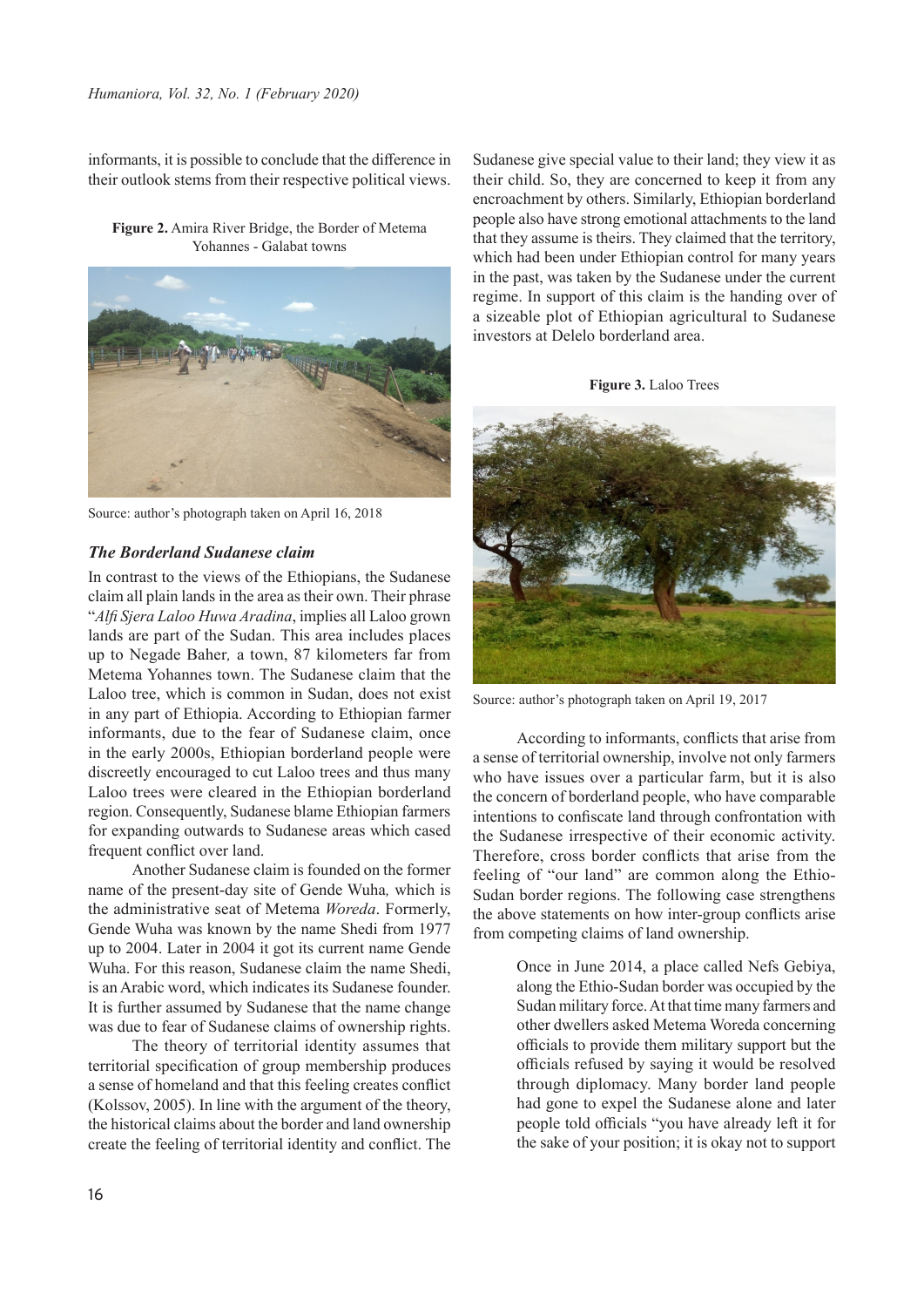us. We can fight them only for thirty minutes and if we cannot win within this time, you will help us thereafter". Then shortly farmers went for confrontation but security officials followed them and were able to return these farmers. The case was resolved through diplomacy. Latter, Sudanese military force occupied the same place on July 3, 2018 and farmers and other people in Metema Woreda face off the Sudanese military force and were able to expel them from the area (interview with Abebe Tamiru: Metema town, 27-02-2018).

This case shows that borderland people's feeling of territorial ownership is the reason behind inter group cross border conflict. Farmers' involvement in such kinds of conflict emanates from the sense of territorial identity, which is the feeling of 'our' land. Therefore, from such data, one can argue that the cause of the Ethio-Sudan cross border conflicts goes beyond economic factors.

According to informants even if the intensity of the conflict seems low at the moment, it could intensify in the future since the Ethiopian borderland people are beleaguered by a persistent sense of territorial encroachment. Whenever viable conditions are created such as internal political instability, or political power transition, the two sides try to seize the disputed land. Conflicts that arise from the feeling of territorial ownership are occasional, group based and deadly as compared to the common inter personal cross border conflicts that arise from farmland demand. It is deadly since it is organized and involves many actors.

According to informants, it was not always borderland farmers and investors who were the key actors in such kinds of conflict. Political actors were also part of the group based cross border conflict along the Ethio-Sudan border area. Regarding this, an investor informant argued:

> On July 3, 2018, the Sudanese soldiers confront Ethiopian investors and farmers in Delelo. It was a new kind of cross border conflict. I have never seen when the Sudanese use such kind of attacking strategy. Before this time, when they pop to the South direction, they curve around their face in to the north. But now with the support of Tigray People Liberation Front, they did front view kind of fighting (Interview with Seyum Bisewur: Metema Town, 10-03-2018).

It is possible to conclude from the above explanation that the support given by the TPLF to Sudan military forces may be due to grievances associated with the loss

of political power in Ethiopia at the time. TPLF fighters also had used the Ethio-Sudan border during the time of their fighting with the Ethiopian military government for sixteen years before they came to power. Hence, they had strong networks with borderland Sudanese.

All in all, the issue of territorial ownership entails that cross border conflicts along the Ethio- Sudan border regions do not exclusively emanate from demand of land for production. The conflict is also associated with deeply held sentiments of territorial ownership of homelands.

#### **CONCLUSION**

The main factor underlying the Ethio-Sudan cross borderland conflict is the contested nature of the border that demarcates the two countries. At borderland level, Ethiopia and Sudan have no definite mutually acceptable borders since the assumed border has colonial roots and has unclear natural feature markers. Hence, it gives rise to irreconcilable claims between the two groups of border landers. Beyond this, both borderland peoples make contradictory claims about the precise location of the Ethiopia-Sudan border in Metema *Woreda*. Border land is symbolic in the minds of borderland people on both sides. This perception and unclear physical boundaries have created competing land ownership claims and conflict among the borderland people. As the Ethiopia-Sudan border area in Metema is a dynamic site of agricultural investment and farming, the border plays a significant role in land-based conflicts. Until there is effective mediation, the disputed border will continue to be a source of intermittent conflict as people on either side continue to pursue their livelihood and national identity interests.

#### **REFERENCES**

- Africa Union Border Programme (2014). *Delimitation and Demarcation of Boundaries in Africa: The User's*  Guide (2<sup>nd</sup>ed.). Ethiopia: African Union Commission.
- Alao, W. (2007). *Natural Resources and Conflict in Africa: The Tragedy of Endowment* (1<sup>st</sup>ed.). New York: NY: University of Rochester Press.
- Anseeuw, W. and Alden, C. (eds.) (2010). *The Struggle Over Land in Africa: Conflicts, Politics and Change (*1 st ed.)*.* South Africa: Human Sciences Research Council Press.
- Ansoms, A and Claessens, K. (2011). Land Relations and Local Livelihoods in the Great Lakes Region. In Ansoms and Marysse (eds*.). Natural Resources and Local Livelihoods* .UK: Palgrave Macmillan, pp.3-22.
- Asebe, R. (2016). Competing Orders and Conflicts at the